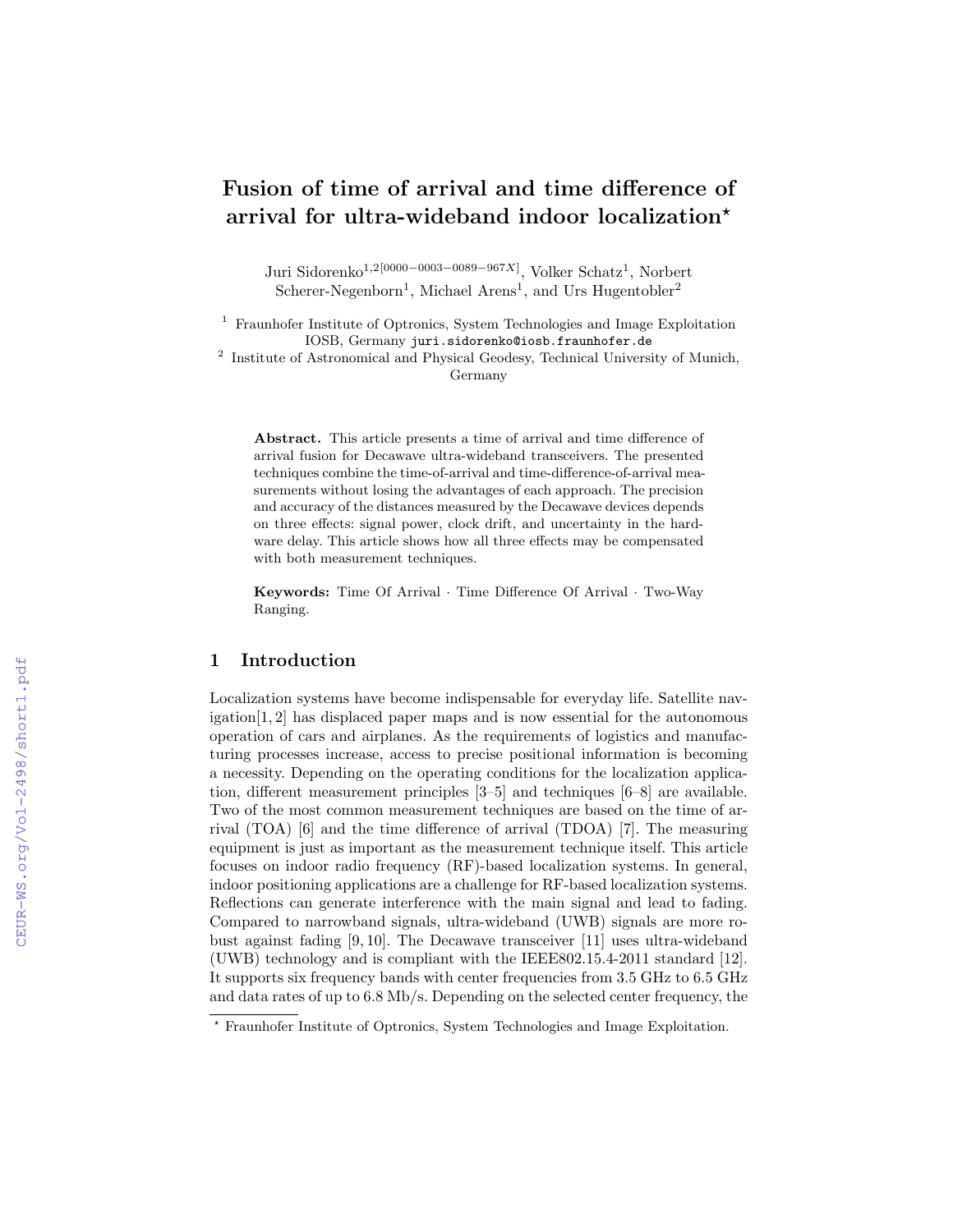#### 2 Juri Sidorenko et al.

bandwidth ranges from 500 to 1000 MHz. Various methods for wireless TDOA clock synchronization are presented in [13–15]. One aspect shared by all of them is that they use a fixed and known time interval for the synchronization signal. In our case, the synchronization signal is part of the localization and the time interval does not need to be known. The solution presented here merges TOA and TDOA measurements to increase the number of equations without losing the specific advantages of each method. The measurements are provided by Decawave EVK1000 transceivers without additional synchronization hardware. This system can operate in indoor environments due to its ability to deal with fading. The precision and accuracy of the Decawave UWB depend primarily on three factors: the received signal power, the clock drift, and the hardware delay. In [16], we showed how the signal power correction curve can be obtained automatically and how the clock drift can be corrected in every measurement. In the present publication, we demonstrate how to apply these corrections for TOA and TDOA localization.

# 2 Time of arrival

Figure 1 illustrates the concept of TWR and the timestamp shift caused by signal power, as well as the error due to hardware delay. In our implementation, the reference station is the initiator. The first message is sent by the reference station with timestamp  $T_1^R$ . The timestamp of the received message at the tag is affected by the signal power, resulting in a timestamp shift of  $E_1$ . The same applies to the response message, this time at the reference station. It is important to note that the timestamps  $T_1^R$  and  $T_2^T$  are not affected by the receiving signal power. However, the hardware delay (A,B) must always be considered. The sending delay is assumed to be equal to the receiving delay. Without correction, the TWR signal travel time is  $0.5 \cdot ((T_2^R - T_1^R) - (T_2^T - T_1^T))$ .



Fig. 1. Left: Effect of the power on the TOA, Right: Effect of the hardware delay on TOA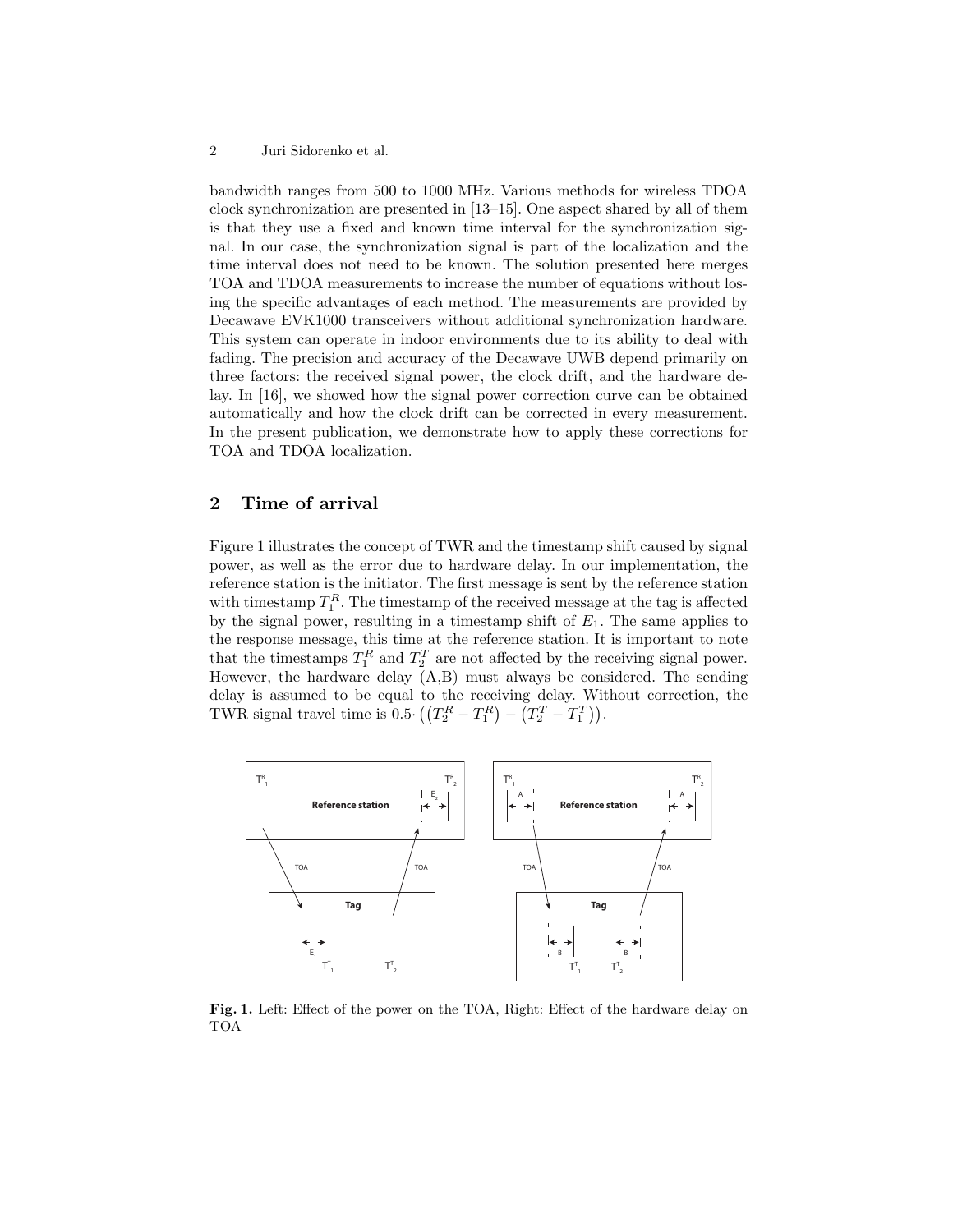The values  $E_1$  and  $E_2$  are deduced from the signal power correction curve. Note that the signal power may affect the tag and the reference station differently. At lower signal power, the time difference  $\Delta T_{1,2}^R$  increases. In the previous section, we showed that the clock drift can be corrected by three messages. Figure 2 demonstrates how this principle can be adapted for

two-way ranging. The last message is used to calculate the clock drift error  $C_{1,3}^{RT} = \Delta T_{1,3}^R - \Delta T_{1,3}^T$ . Observe that the signal power  $E_1$  does not affect the timestamp difference  $\Delta T_{1,3}^T$ .



Fig. 2. TWR clock drift correction

# 3 Time difference of arrival

The previous section showed how the clock drift and the hardware offset influence the time-of-arrival position estimate. In this section, we show how to combine TOA with TDOA. Unlike TDOA, two-way ranging (TWR) based on TOA does not require clock synchronization. One approach to synchronizing the TDOA clock is to use an additional signal [3]. This signal is already present in the two-way ranging (TWR) approach, so a combination of both techniques seems natural. This principle is illustrated in figure 4. The effect of the clock drift and the hardware delay on the TDOA can be seen in figure 3. Two-way ranging is performed between the tag and the reference station. The other stations are passive and do not respond to the reference station or tag. The difference between timestamps two and one at each anchor depends on the positions of the reference station and the tag with respect to the anchor. Unlike the TWR application presented earlier, the influence of the signal power and the hardware delay differs in the TDOA application.

In the TDOA application, the influence of the hardware delay is assumed to be the same for both timestamps  $T_1^S$  and  $T_2^S$ . Therefore, the TDOA equation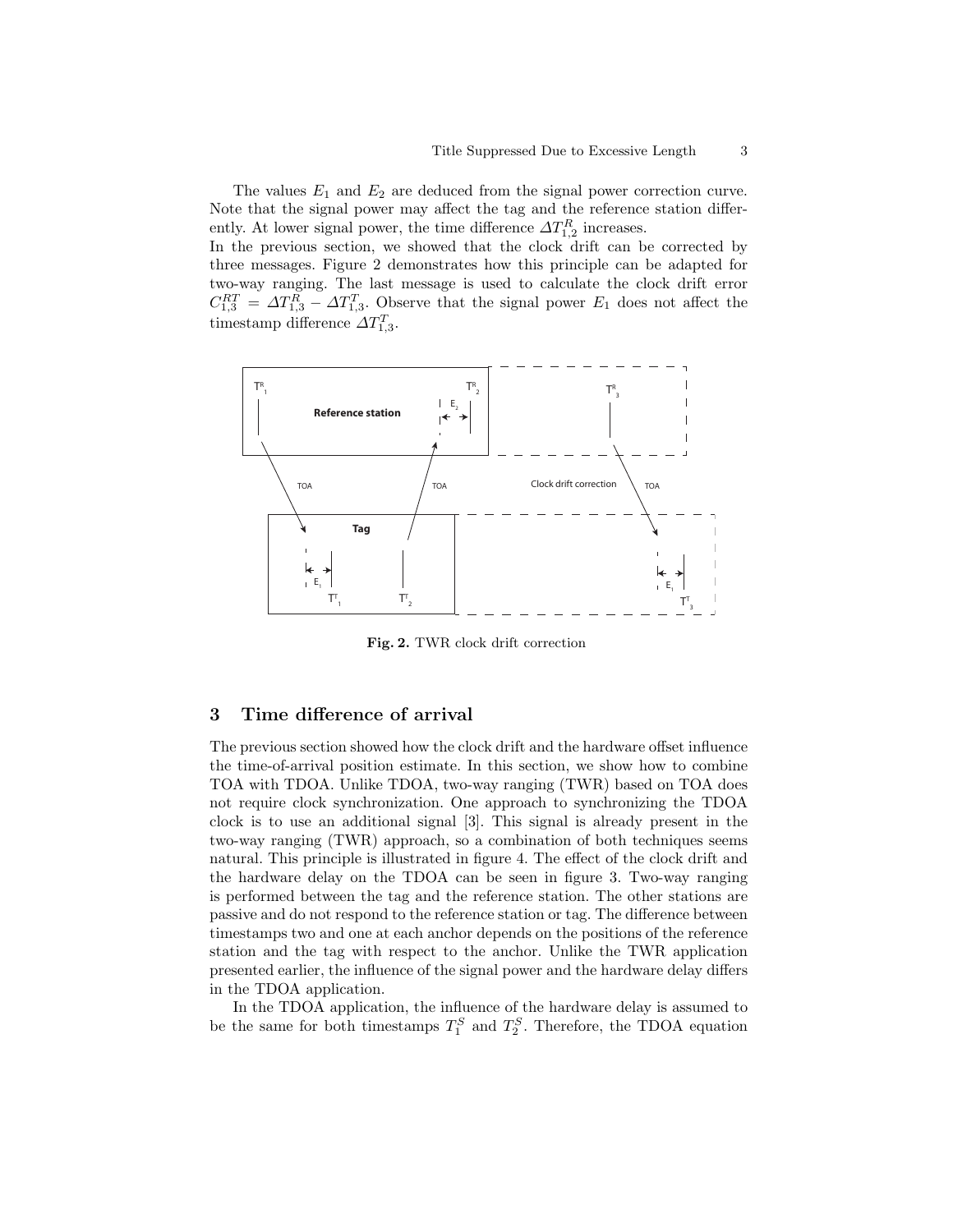4 Juri Sidorenko et al.



Fig. 3. Left: Effect of power on the TDOA, Right: Effect of the hardware offset on the TDOA

is independent of the hardware delay. However, a new offset K appears, representing the delay between the signal of the tag with respect to the signal of the reference station. If both stations send the signal at exactly the same time, this offset K is zero.

### 4 Two-dimensional position estimation with four stations

In this section, the theoretical concepts are verified with real measurements. The first test scenario uses TOA measurements to estimate the unknown position of the tag. In the second test scenario is the position of the tag estimated by the fused measurements of TDOA and TOA. The tests were carried out with a Decawave EVB DW1000. The Decawave supports different message types, which are specified for the discovery phase, ranging phase and final data transmission. Depending on the update rate and the preamble length, each message can vary from 190 s to 3.4 ms. In our experiments, we only used 190 s messages, also called blink messages. The general settings of the Decawave transceivers are listed in table 1.

Table 1. Test settings

| Channel                    |            |
|----------------------------|------------|
| Center Frequency           | 3993.6 MHz |
| Bandwidth                  | 499.2 MHz  |
| Pulse repetition frequency | 64 MHz     |
| Preamble length            | 128        |
| Data rate                  | 6.81 Mbps  |

Figure 5 and table 2 show the constellation of the stations. The ground truth data were obtained by laser distance measurement. The position of the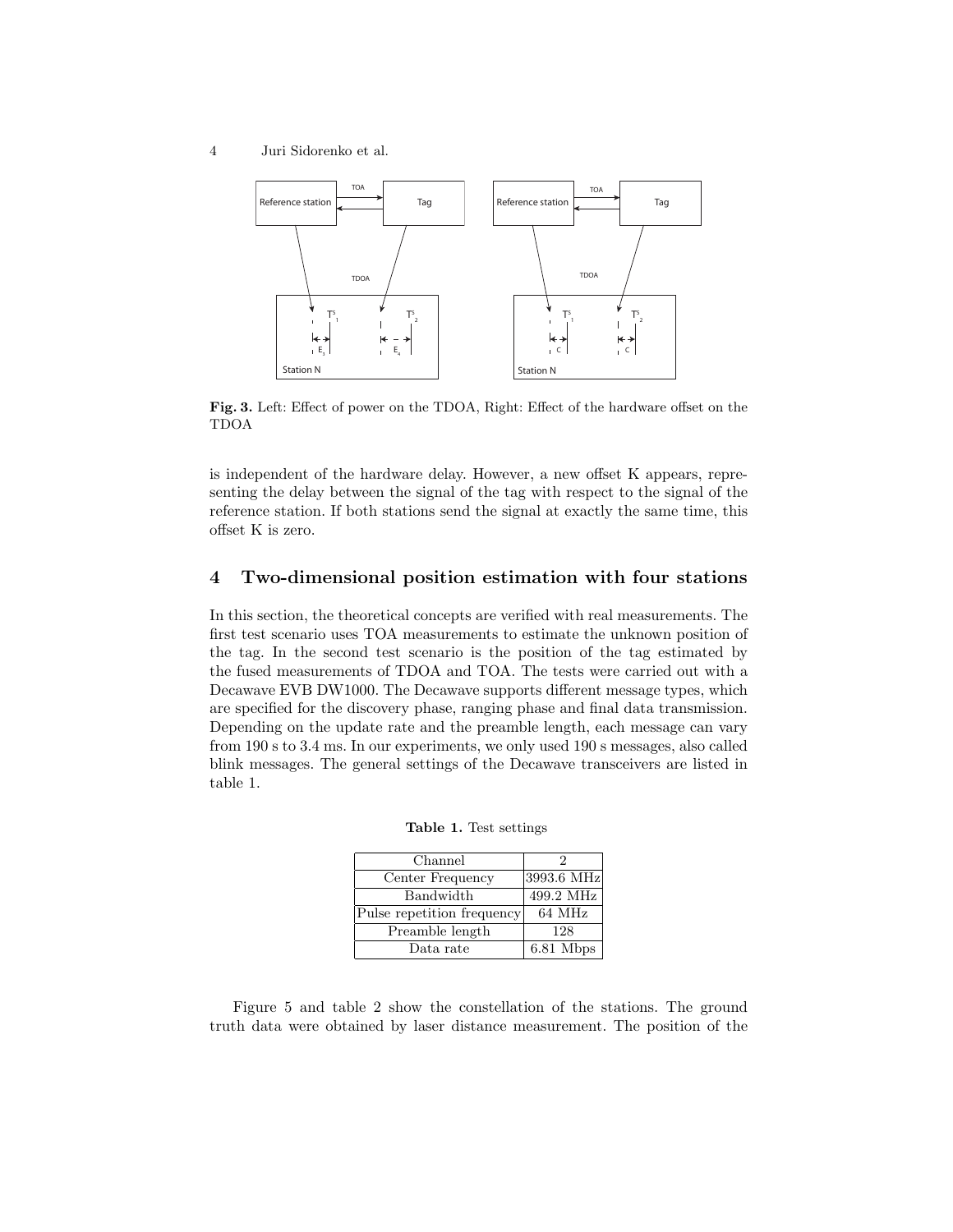

Fig. 4. TOA and TDOA clock drift correction

tag with identification number (ID) 2 is assumed to be unknown. The other stations are used to estimate the position of this tag. The station identified as the reference station changes during TWR positioning. This is because the distances between the tag and the other stations must be calculated successively for TWR trilateration. Unlike TWR, the reference station remains the same for TDOA; in this example, the reference station is the station with ID 1. This also explains why TDOA is much faster than TWR.

Table 2. Position of the stations obtained by laser distance measurements

| Station ID X-Axis $[m][Y-Axis[m]]$ |        |
|------------------------------------|--------|
|                                    |        |
|                                    | 1.5134 |
| 1.27                               | 1.643  |
| 1.1439                             | 0.0385 |

Figure 6 shows the results of the TOA and TDOA position estimate of station 2. The mean values of TOA and TDOA differ by 0.0023 m on the x-axis and 0.0006 m on the y-axis. This difference is small, indicating that the assumptions regarding the offset and the clock drift are correct. The deviation between the mean values of the TOA and TDOA measurements and the ground truth data may be explained by uncertainty in the hardware delay and the ground truth data estimate.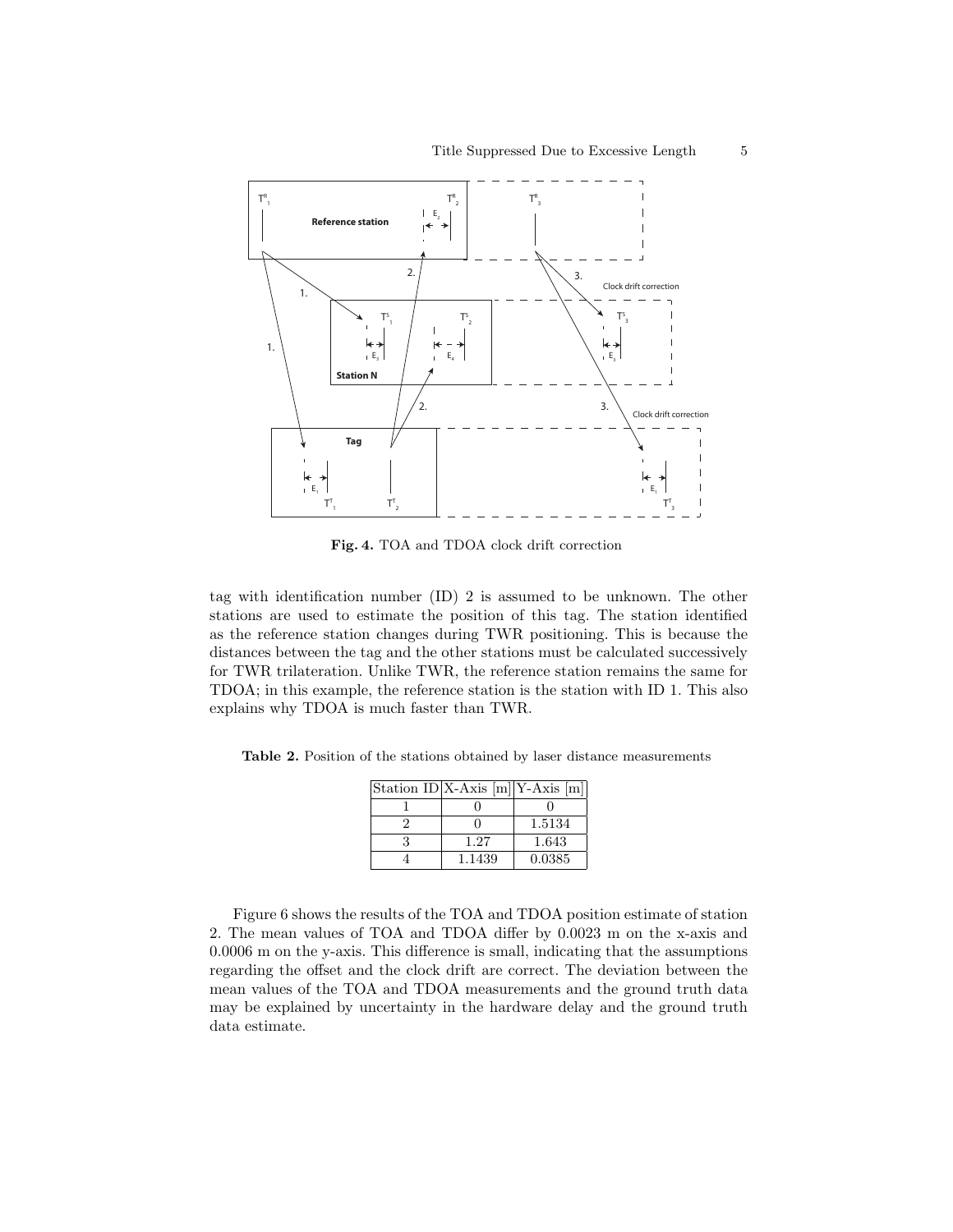6 Juri Sidorenko et al.



Fig. 5. Constellation of the stations

The following table 4 shows the standard deviation of the precision of the TOA and TDOA position estimates. The y-axis scattering is almost exactly equal for both measurement techniques. On the other hand, the x-axis scattering of TDOA is higher than that of TOA, depicted in Table 3.

**Table 3.** Covariance matrix of the TOA and fused TDOA measurements in  $m^2$ 

$$
Cov(TDOA) = \begin{pmatrix} 0.0023 & 0.0001 \\ 0.0001 & 0.0007 \end{pmatrix} Cov(TOA) = \begin{pmatrix} 0.0003 & 0.0001 \\ 0.0001 & 0.0006 \end{pmatrix}
$$

This effect is due to the asymmetry of the TDOA, which is actually a fusion of TWR and TDOA. An alternative reference station would change the distribution. The compensation of this effect is described in a previous publication [?]. When combined with a filter, highly accurate results can be obtained. The position of the anchors affects the tag localization; better results are obtained with tags that are more centered with respect to the anchors [?].

Table 4. Precision: Standard Deviation in m

|                             | TOA TDOA |
|-----------------------------|----------|
| $X$ -axis [m] 0.0175 0.0479 |          |
| $Y$ -axis [m] 0.0249 0.0256 |          |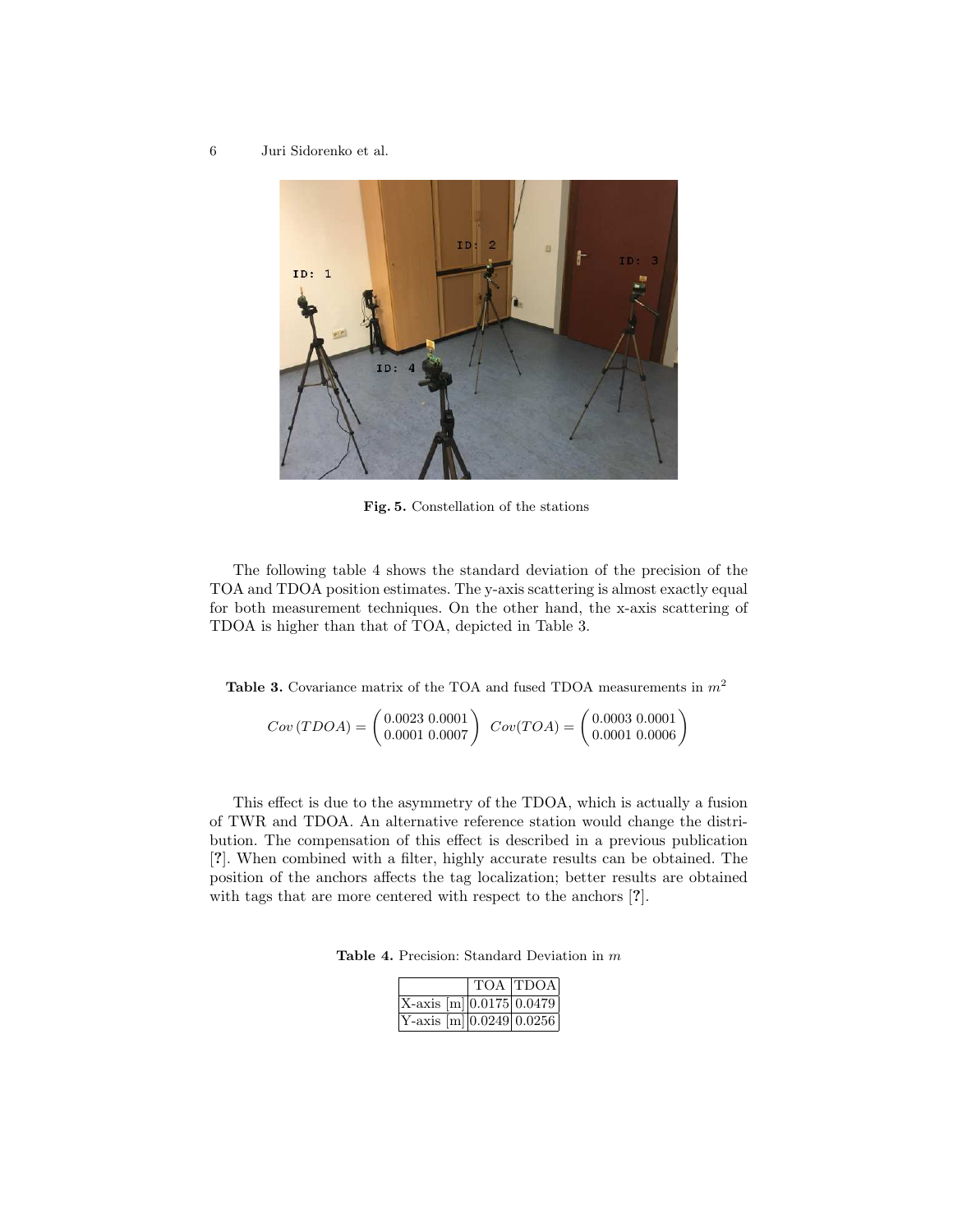

Fig. 6. X/Y positions of the TOA and TDOA fused with TOA position estimates

The accuracy depends on the true position of the anchors and the offset estimate. This topic will be explained in detail in an upcoming publication.

#### 5 Conclusion

This paper introduces a method for TOA and TDOA fusion for Decawave ultrawideband transceivers, which is able to use clock drift correction and the power correction curve. We showed how wireless clock calibration can be performed for the time difference of arrival using an additional station. The corrected time of arrival and time difference of arrival measurements were combined to increase the number of equations for the time difference of arrival position estimate.

# References

- 1. Douglass, D. and Monahan, K.: GPS instant navigation, A practical guide from basics to advanced techniques by kevin monahan. Fine Edge Productions, 1998.
- 2. Thompson, RB.: Global positioning system, The mathematics of GPS receivers, Mathematics magazine, 1998.
- 3. Resch, A., Pfeil R., Wegener M., and Stelzer A.: Review of the lpm local positioning measurement system, In 2012 International Conference on Localization and GNSS, pp. 1-5, June 2012.
- 4. Shen, X., Yang, S., He, J., and Huang, Z.: Improved localization algorithm based on rssi in low power bluetooth network, In 2016 2nd International Conference on Cloud Computing and Internet of Things (CCIOT), pp. 134-137, Oct 2016.
- 5. Zwirello, L., Schipper, T., Jalilvand, M., and Zwick, T.: Realization limits of impulsebased localization system for large-scale indoor applications, IEEE Transactions on Instrumentation and Measurement, pp. 39-51, Jan 2015.